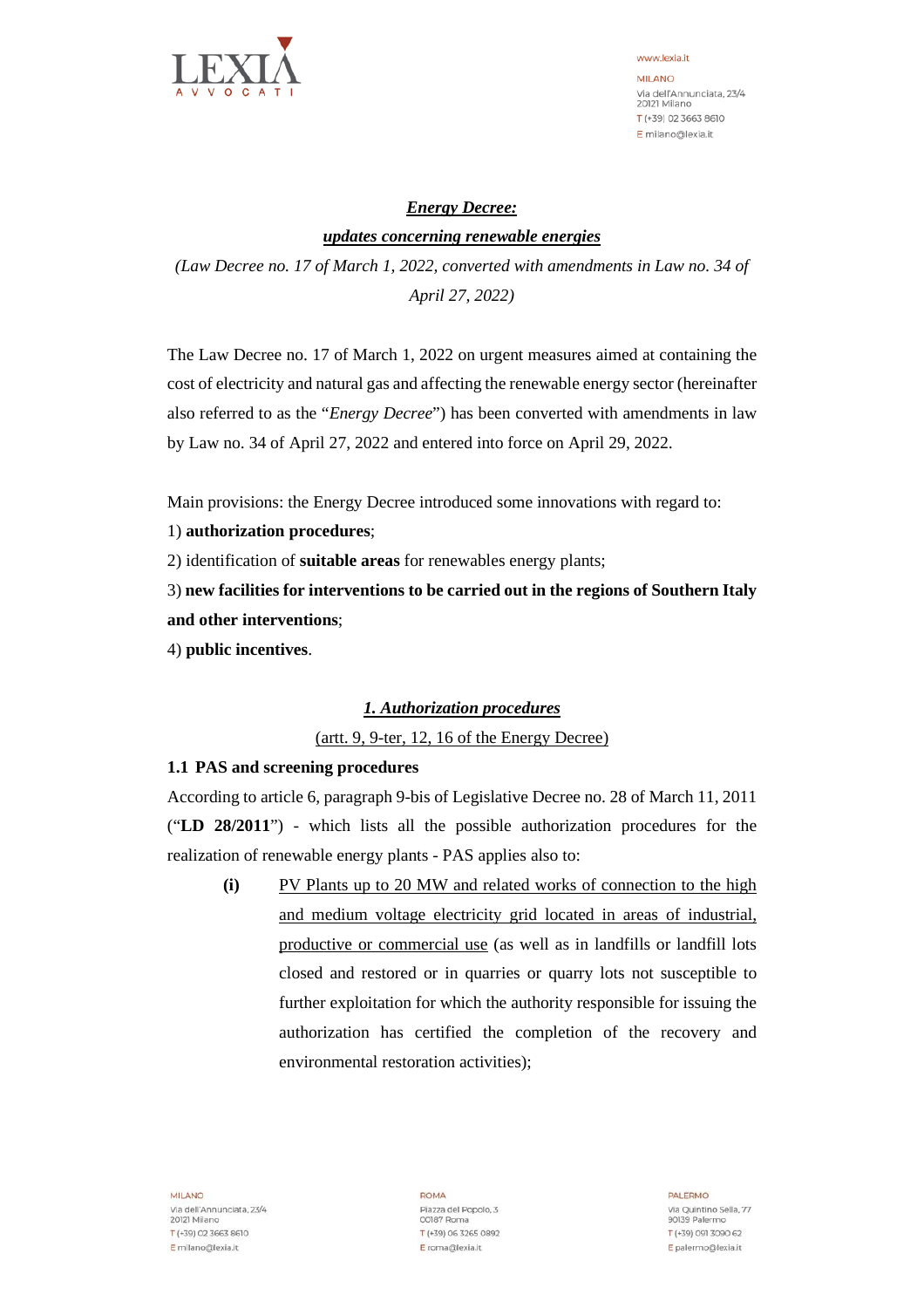

- **(ii)** PV Plants up to 10 MW located in the so-called "suitable areas" (*aree idonee*<sup>[1](#page-1-0)</sup> pursuant to Article 20 of Legislative Decree No. 199 of November 8, 2021 ("**LD 199/2021**");
- **(iii) agrovoltaic plants** which have the characteristics referred to in Article 65, paragraph 1-quater, of Decree-Law January 24, 2012, n. 1 [2](#page-1-1) and are not more distant than 3 km from areas of industrial, craft and commercial use.

For the above-mentioned plants, the limit for the application of the "**screening**" procedure is raised to 20 MW, provided that the applicant submits a selfdeclaration stating that the plant is not located within areas qualified by the Regions as sensitive areas to territorial or landscape transformations and falling within the list referred to in letter f) of Annex 3 of the Ministerial Decree of 10 September 2010 (art. 9 of the Energy Decree).

#### **1.2. Declaration of commencement of works** (the so-called "**DILA**"):

Article 5, paragraph 3 of LD 28/2011 now lays down that, in case of non-substantial modifications leading to an increase in installed power and the need for further connected works, without increasing the occupied area, the execution of the connected works is subject to the (art. 9 of the Energy Decree).

#### **1.3. Floating Plants**

PAS is applicable also to PV Plants up to 10 MW, including the works functional to the connection to the electricity grid, placed in floating mode on the water surface of reservoirs and water basins, including reservoirs in disused quarries, or installed to cover irrigation channels (art. 9-ter of the Energy Decree).

## **1.4. Simplified procedures for renewable energy plants located in the "Suitable Areas"**

The article 4 of LD 28/2011 now provides that, in the so called "suitable areas" according to art. 20 of LD 199/2021, the interventions of:

<span id="page-1-0"></span><sup>1</sup> Please see below par. 2.

<span id="page-1-1"></span><sup>2</sup> I.e., plants that adopt innovative integrative solutions with the assembly of the modules elevated from the ground, also providing for the rotation of the modules themselves, however, so as not to compromise the continuity of agricultural and pastoral cultivation activities, also allowing the application of digital and precision agriculture tools.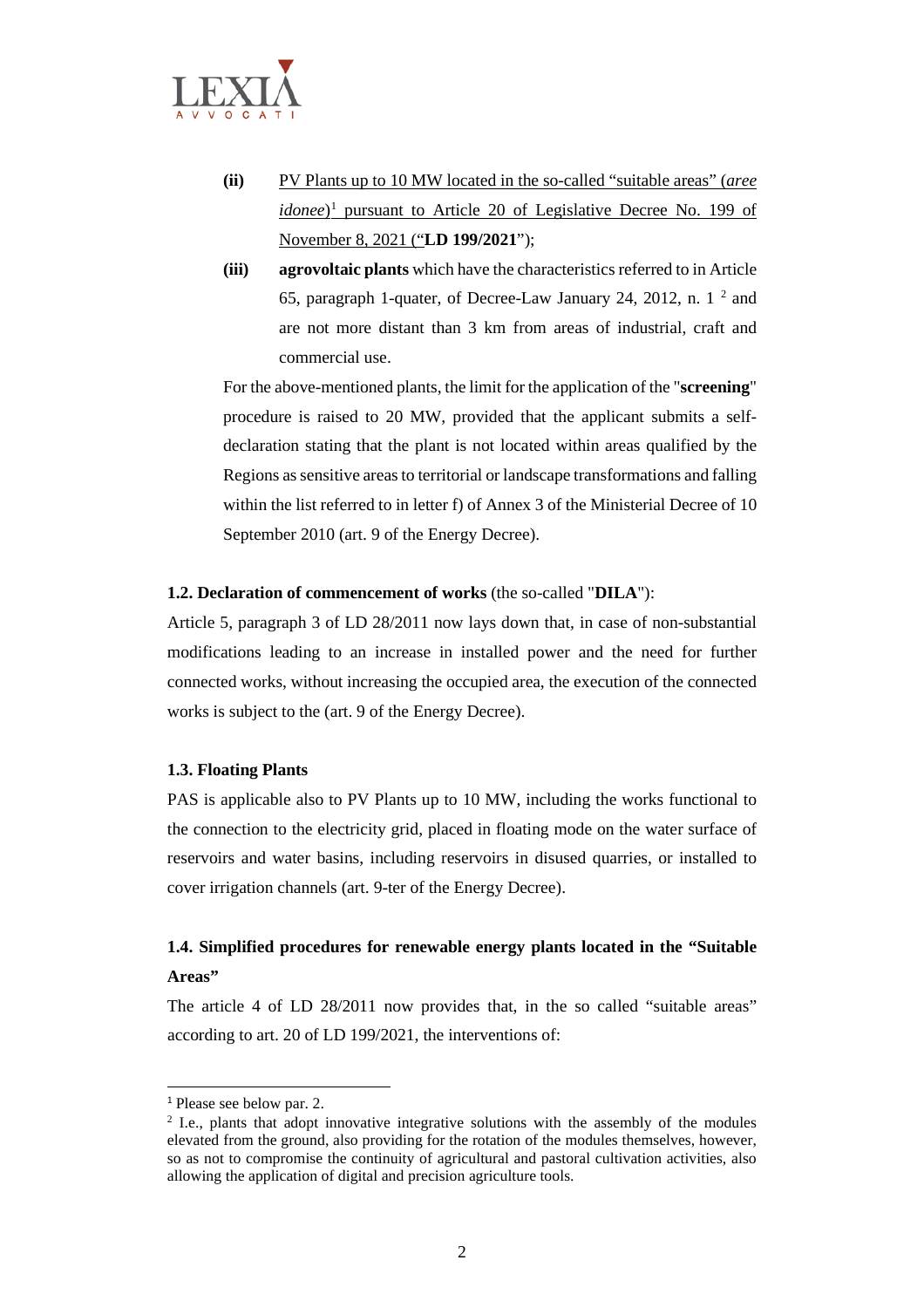

- **(i)** construction and operation of new PV Plants and related works, and/or
- **(ii)** repowering, renovation and complete reconstruction of existing PV Plants and related works without changing the area involved

are subject to:

- 1) **DILA:** in case of plants' capacity  $\lt$  = 1 MW,
- 2) **PAS:** in case of plants' capacity between 1 MW and 10 MW,
- 3) **AU:** in case of plants' capacity > 10 MW

Please consider that, such procedures are applicable without prejudice for the specific – and more simplified – procedures set in art. 6 paragraph 9-bis, 6-bis and 7-bis paragraph 5 of LD  $28/2011<sup>3</sup>$  $28/2011<sup>3</sup>$  $28/2011<sup>3</sup>$ .

#### **1.5. Simplified Unique Model**

**Plants having a capacity between 50 KW and 200 KW** built according to art. 7, paragraph 5 of the LD 28/2011[4](#page-2-1) will be subject to the **Simplified Unique Model** document, once the related decree will be issued (60 days after the Energy Decree entry into force) (art. 10 of the Energy Decree).

# *2. Identification of suitable areas for renewables energy plants*  $(Art. 10 - bis, 12, 18$  of the Energy Decree)

**2.1** With regard to the identification of suitable areas for RES plants, the Energy Decree excluded that the opinion of the landscape authority is binding in case of authorization procedures concerning plants to be installed in suitable areas, including environmental impact assessment procedures (art. 12 Energy Decree, partially amending art. 22 of LD 199/2021).

Art. 6-bis of Legislative Decree 28 / 2011- cases of application of the **DILA.**

<span id="page-2-0"></span><sup>3</sup> Art. 6 paragraph 9-bis of Legislative Decree 28/2011- **PAS** applicable to: (i) PV Plants up to 20 MW in areas for industrial, production or commercial use, or in landfills or landfill lots that are closed and restored (or in quarries or lots of quarries not susceptible to further exploitation); (ii) plants up to 10 MW in areas classified as suitable; (iii) agrovoltaic plants distant not more than 3 km away from industrial, artisanal and commercial areas;

Art. 7-bis paragraph 5 of Legislative Decree 28/2011 - **exemption from permits and authorizations for PV and termic Plants** on buildings or on above ground structures and artifacts other than buildings

<span id="page-2-1"></span><sup>4</sup> Concerning interventions not requiring specific authorizations or permits.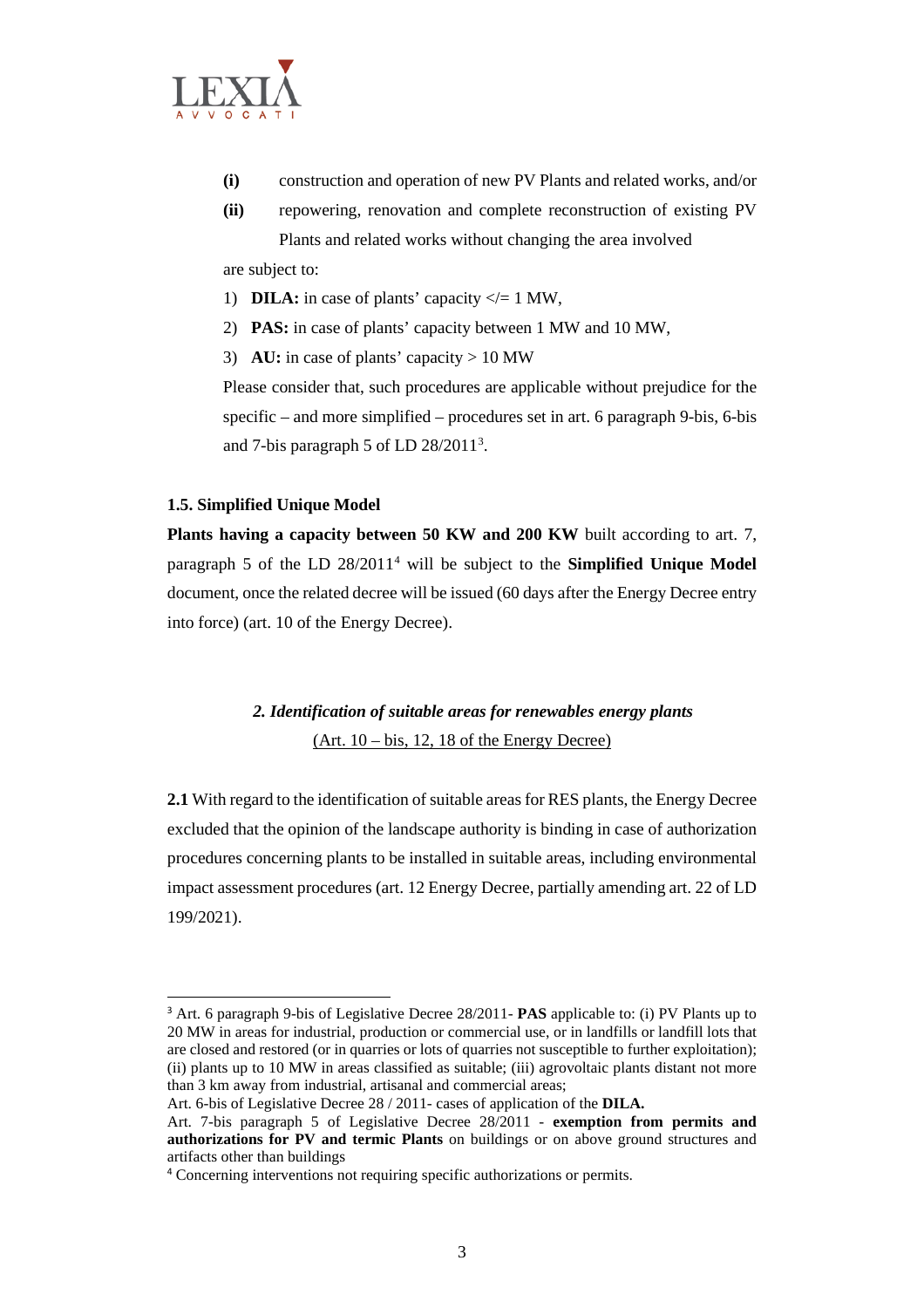

**2.2**. Furthermore, significant amendments have been introduced with regard to the identification of the **suitable areas** for renewables energy plants:

- **(i)** in the areas for industrial use, the construction of solar photovoltaic and thermal plants is allowed, provided that these plants cover an area not exceeding 60 percent of the industrial area of relevance<sup>[5](#page-3-0)</sup>;
- **(ii)** art. 20 of the LD 199/2021 provides for:
	- i) the issuing by the MITE of decrees concerning the principles and criteria for the subsequent identification, by the Regions, of suitable areas;
	- ii) **in the meanwhile, article 20, paragraph 8 of LD 199/2021 classified as suitable areas**:
		- a) only for PV Plants: sites on which there are already present PV plants and on which, without changing the occupied area, substantial modification works are carried out for renovation, repowering or complete reconstruction of them, also with the addition of storage systems ("*sistemi di accumulo*") with a capacity not exceeding 3 MWh for each MW of power of the photovoltaic plant;
		- b) only for PV Plants: even with modules on the ground (in the absence of related constraints in the code of cultural heritage and landscape), the following areas are considered suitable:

1) **agricultural areas**, enclosed within a perimeter whose points are no more than 300 meters from areas of industrial, artisanal and commercial use, including sites of national interest, as well as quarries and mines;

2) **areas inside industrial plants and factories**, as well as areas classified as agricultural enclosed within a perimeter whose points are no more than 300 meters away from the same plant or factory; 3) **areas adjacent to the freeway network** within a distance of no more than 150 meters (art. 12 of the Energy Decree);

<span id="page-3-0"></span><sup>&</sup>lt;sup>5</sup> Also as an exception to the municipal planning instruments and the existing coverage indexes. It is also provided that the same plants can be installed on support structures specifically built (art. 10-bis of the Energy Decree).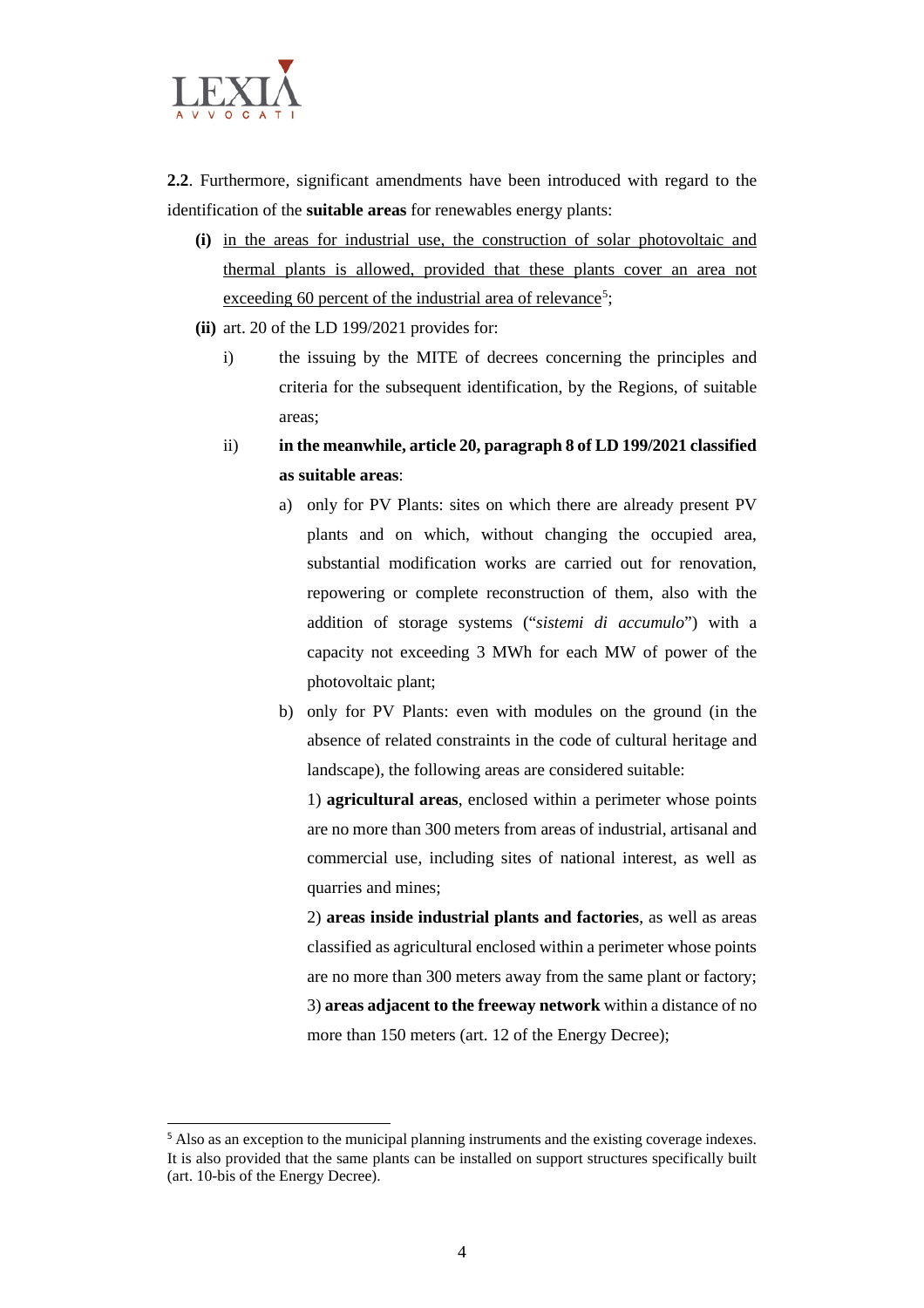

- c) sites and plants at the disposal of companies in the **Italian State Railways group and railway infrastructure managers**, as well as freeway concessionary companies (art. 18 of the Energy Decree);
- d) **sites where plants from the same source are already installed and where non-substantial modification works are carried out**[6](#page-4-0) ;
- e) the areas of sites undergoing **reclamation** ("*bonifica*");
- f) **quarries and mines that have been closed** down, not recovered or abandoned or in conditions of environmental degradation.

# *3) New facilities for interventions to be carried out in the regions of Southern Italy and other interventions*

(Art. 14 – 17 of the Energy Decree)

**3.1** Article 14 of the Energy Decree has provided for the new type of contribution, in the form of **tax credit** ("*credito di imposta*"), intended for companies that make investments related to the production of energy from renewable sources in the following regions: Abruzzo, Basilicata, Calabria, Campania, Molise, Puglia, Sardinia and Sicily. Such contribution is also applicable if energy efficiency is achieved through the implementation of storage systems combined with photovoltaic systems.

As per article 14, paragraphs 2 of the Energy Decree, the facilitation is limited to the "*costs of the additional investments necessary to achieve a higher level of energy efficiency and for the self-production of energy from renewable sources within the production structures*". In addition, article 14, paragraph 1 of the Energy Decree states that the regulation also specifies that this credit is not intended to contribute to the formation of business income or the taxable base of the regional tax on production activities.

It is then recognized a **cumulability with other facilities** that have as their object the same costs, provided that such accumulation, taking into account also the noncompetition to the formation of income and the taxable base of the regional tax on production activities, does not imply the exceeding of the cost incurred (art. 14, paragraph 1 of the Energy Decree).

<span id="page-4-0"></span><sup>6</sup> Pursuant to art. 5, paragraphs 3 et seq. of Legislative Decree no. 28 of March 3, 2011.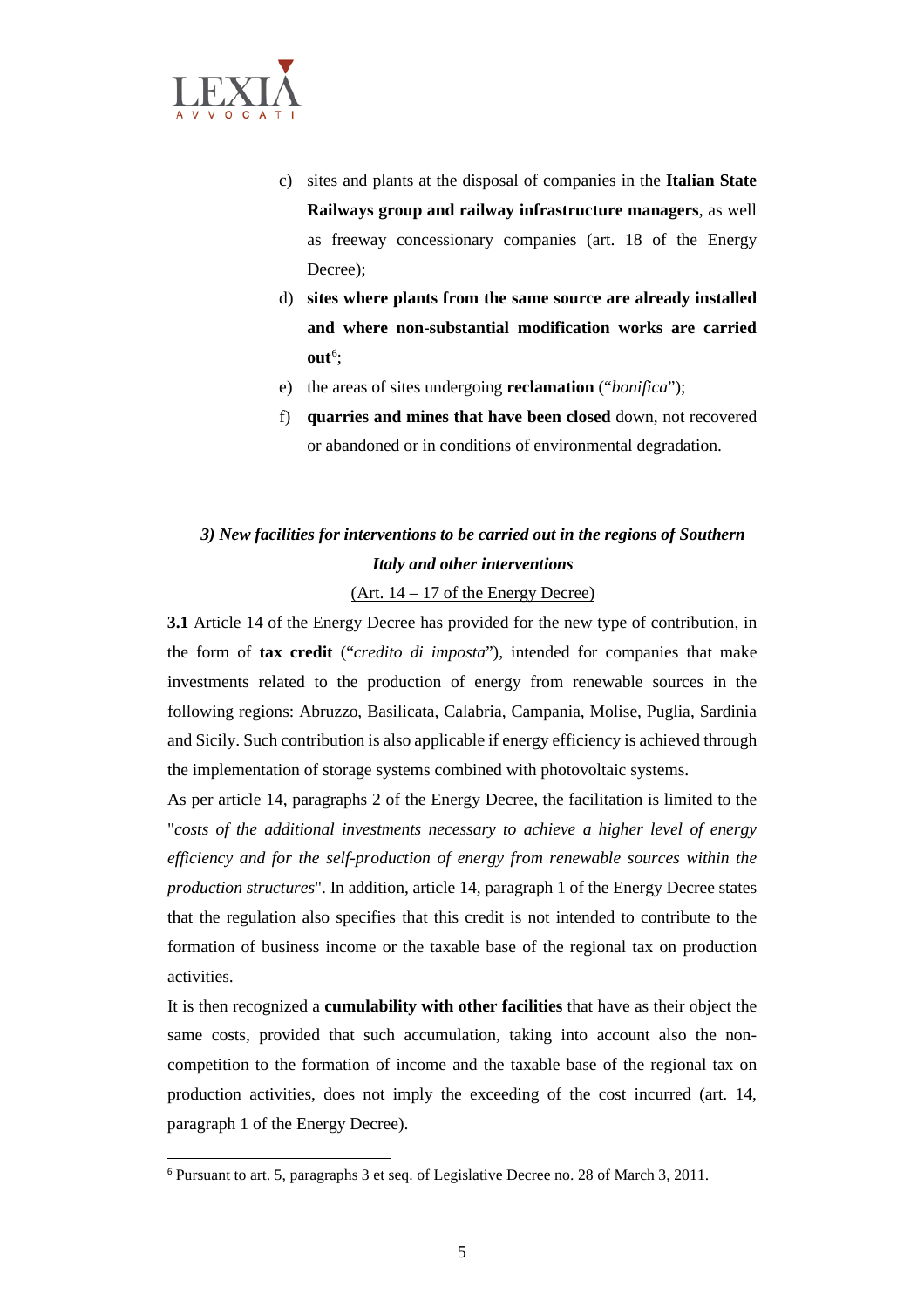

**3.2** Moreover, art. 17 of the Energy Decree aimed to promote the use of **biofuels** to be used in purity<sup>[7](#page-5-0)</sup>. Furthermore, the "*Fund for the decarbonisation and green conversion of refineries falling within the remediation sites of national interest*" has been set up.

### *4 )Public incentives*

## (art. 11 of the Energy Decree)

Art. 65 of the Law Decree no. 1 of January 24, 2012, converted in Law no. 27/2012, ("**LD 1/2012**") provides for the incentive to which the following plants may have access:

- **agrovoltaic plants which** adopt innovative integrative solutions with the assembly of the modules elevated from the ground, also providing for the rotation of the modules themselves, however, so as not to compromise the continuity of agricultural and pastoral cultivation activities, also allowing the application of digital and precision agriculture tools, provided that monitoring systems are implemented to verify the impact on crops, water saving, agricultural productivity and continuity of the activities of the farms<sup>[8](#page-5-1)</sup>;
- **floating solar photovoltaic systems** to be installed on wet surfaces or on artificial reservoirs of small or large dimensions, where compatible with other uses (article 65, paragraph 1-septies of LD 1/2012);
- **Finally, it is foreseen that the plots of land on which the agrovoltaic plants are located may not be object of further requests for the installation of new photovoltaic plants for 10 years following the issue of public incentives, even if the land has been subject to splitting** ("*frazionamento*") **or transfer** ("*trasferimento*") (art. 65 paragraph 1-octies of LD 1/2012).

<span id="page-5-0"></span><sup>7</sup> According to art. 17 of the Energy Decree, which amended art. 39 of Legislative Decree no. 199/2021, from 2023 a use equal to 200,000 tons with the possibility of reconverting traditional refineries falling within reclamation sites of national interest. In fact, it is established, in addition to the hypotheses already regulated, that from 2023 the quota of sustainable liquid biofuels used in purity is equal to at least 500,000 tons and is increased by 100,000 tons per year in the following three years. In this regard, the production of sustainable liquid biofuels in purity is incentivized through the allocation of a contribution assigned on the basis of competitive procedures. The duration and value of such incentives will be defined by subsequent decrees.

<span id="page-5-1"></span><sup>8</sup> Pursuant to art. 11 of the Energy Decree, such monitoring systems will have to comply with the guidelines to be adopted by the Council for Research and Agriculture and the GSE within 30 days from the effective date of the conversion law.